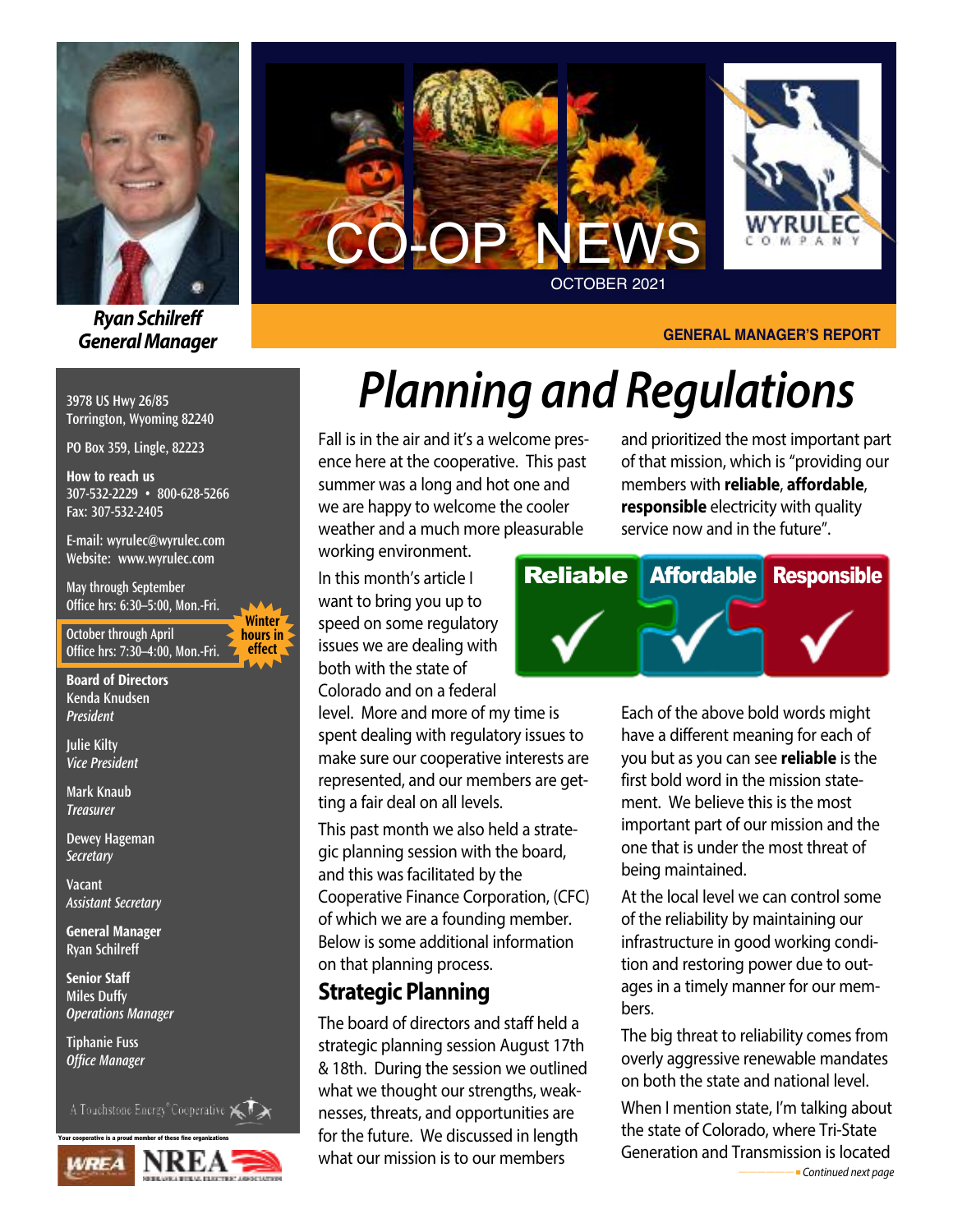# **Colorado's Aggressive Renewable Mandate**

*Continued from previous page* 

and where they have implemented an aggressive move to renewables. Overly aggressive mandates that call for the retirement of "**dispatchable assets**" to be replaced with "**intermittent**

**assets**" before technology is in place to maintain reliability on the grid is



#### irresponsible.

When we talk about affordable electricity that doesn't mean the cheapest electricity. We absolutely want to be able to take advantage of the low cost, subsidized renewables to lower our cost of electricity, but we also have to maintain reliability to our members as well.

We believe our members want to be able to water their cattle, run their pivots, operate their pumping stations, and have power when they want it. Providing responsible electricity, to me means a diverse portfolio of assets such as wind, solar, coal, gas, and battery storage so we can continue to maintain reliability and affordability into the future. Diversity sounds like a commonsense approach, right?

Many legislatures in Colorado and on a national level could care less about



your reliability and cost; their main driver is carbon reduction implemented as fast as possible.

As far as the last part of our mission "quality service now and in

the future," you are a member of the cooperative, not just a customer. We are all in this together, and providing quality of service to our members is what separates us from investorowned utilities. It is also our responsibility to make sure the cooperative is financially sound, and that we are able to meet all of the challenges now and in the future.

The board also set goals for the staff to achieve over the next few years. These goals are related to safety, finance, member engagement, power supply and human resources. We will review the progress on achieving these goals quarterly with the board.

### **Intervention** at the **Colorado PublicUtilities Commission**

I wanted to bring you up to speed on our intervention at the Colorado Public Utilities Commission (CPUC).

Wyrulec and the seven other Wyoming Tri-State cooperatives intervened in Tri-State's "Energy Resource Plan" (ERP) that was filed with the CPUC.

Colorado passed legislation requiring Tri-State to gain approval from the state of Colorado on what resources it was going to use to supply power to its members in the future.

In my opinion, this was just another

way for the CPUC to gain regulatory control over Tri-State and make Tri-State implement a plan to comply with Colorado's renewable energy mandate, which is 80% carbon reduction by 2030.

The reason we intervened in this process was because the only way for Tri-State to comply with the 2030 date was to retire almost all of its "**dispatchable**" coal assets and reduce its output from Laramie River Station located in Wheatland, Wyo.

Once again, because of regulatory overreach, we are put in a position to choose between renewables, reliability, and cost. At this point it is still questionable if Tri-State can even meet their preferred plan with technology that is available today and maintain reliability in extreme conditions like last winter's cold weather event in February.

To go even further, the CPUC wanted additional scenarios run with all coal assets coming offline earlier than what Tri-State proposed, and in turn massively overbuilding renewables and new transmission at a cost of billions of dollars to the Tri-State rate payers (which is you).

I have attended numerous calls with all parties involved in this process, and not once has the CPUC discussed the impact on reliability or the increase in cost to our rate payers. The only driver is carbon reduction!

We cannot let one state drive the reliability and cost to the rate payers in our state. It was not only important to intervene when we did, but more importantly to have our position

*——————* <sup>n</sup> *Continued next page*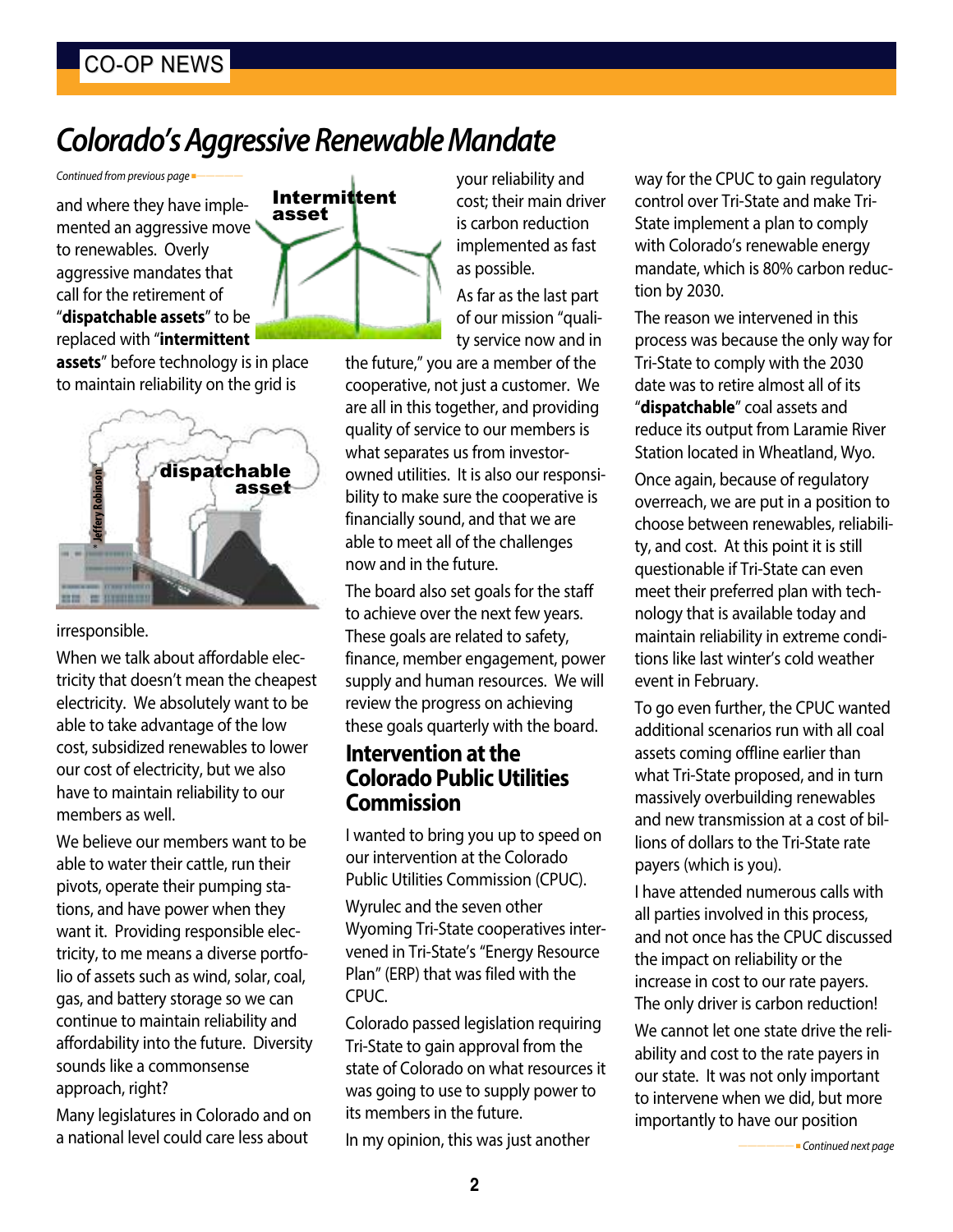## *OneStateCannotDriveReliabilityandCost*

statement on record as 2023 approaches. *Continued from previous page* 

Tri-State will file a new ERP in 2023 and it will be very important as this is the acquisition period of assets to meet whatever plan is approved at the CPUC. This means the CPUC is going to be the entity that will dictate how Tri-State spends **your** money to build assets they feel are beneficial to meet "their" renewable mandates in Colorado.

We will reengage in this process on September 28th when the final scenarios are complete and Tri-State submits its testimony on the scenarios.

#### **Intervention** at the **Federal Energy Regulatory Commission**

As you know Tri-State recently became rate regulated by the Federal Energy Regulatory Commission (FERC). This was a step Wyrulec supported rather than having multiple states regulate Tri-State's rates, especially the regulatory bodies in Colorado and New Mexico. Most recent-

ly, Tri-State filed a tariff that allows a member to terminate their long-term contract obligation, which is a 40- or 50 year contract, as long as that member makes a contract termination payment (CTP) which keeps all other members whole.

What this means is the exiting member must pay Tri-State for its lost revenue as if they had honored their contract to expiration otherwise that member—at a minimum—must pay their pro-rata share of the debt that Tri-State has on its balance sheet.

*——————* <sup>n</sup> *Continued next page*



**Cody Gronewold was in charge of the pole climbing demonstration, which allows members of the public to try climbing a power pole using the same equipment the linemen use to perform their job.**



**Boyd Wagner worked at the Wyoming Cooperative Information booth, educating the public about electrical safety, energy efficiency, and cooperative membership.**